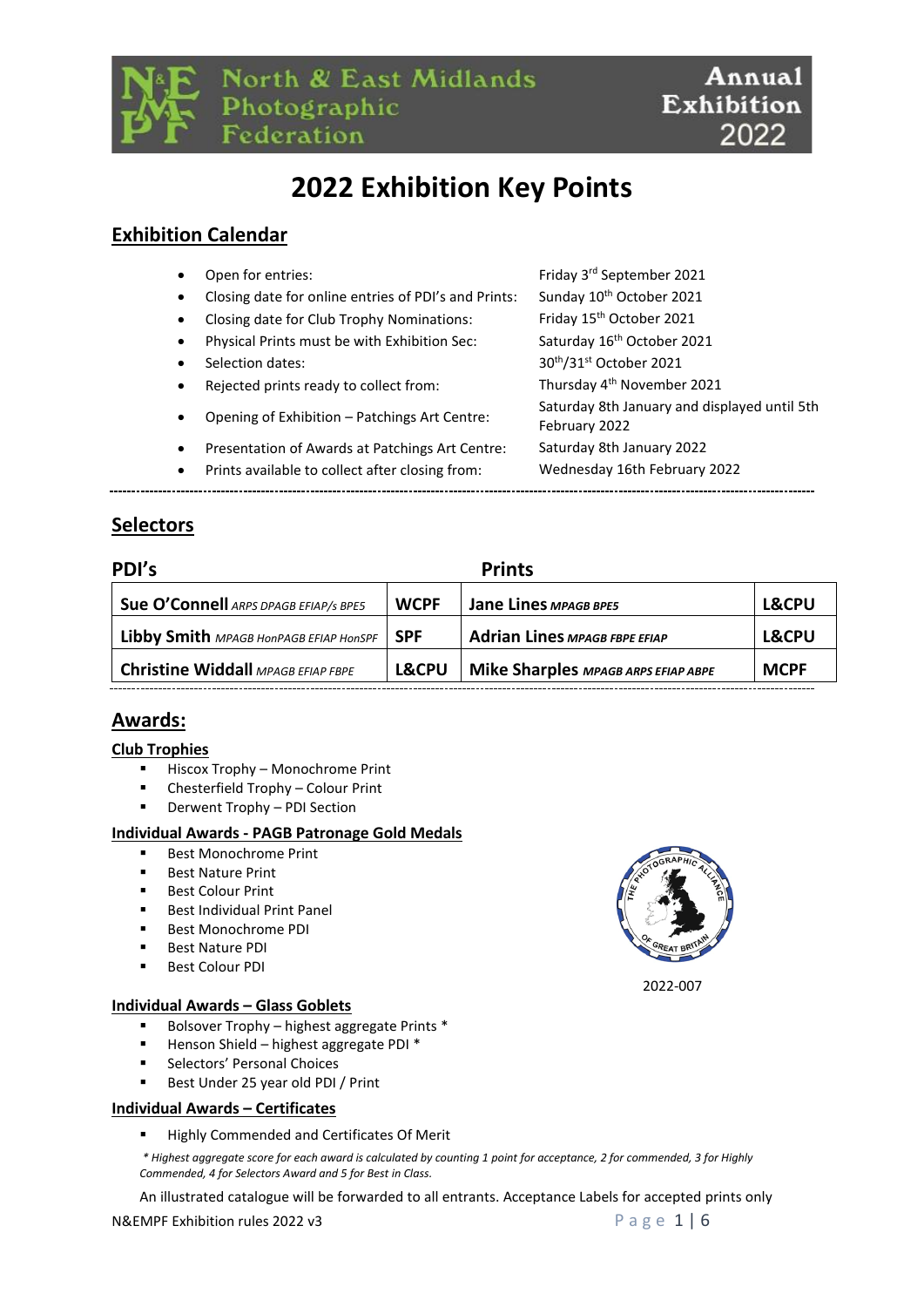### **Main Features**

- Open to any member of a Club/Society/Group affiliated to the North & East Midlands Photographic Federation
- The exhibition has PAGB Patronage (**2022-007**).
- **•** Prints and Digital images may be entered.
- There are three entry classes for both Prints and Digital images. These are: **Monochrome**, **Colour** and **Nature**.
- Up to four images per member may be entered into each class, *as this is an Exhibition please try and enter different subjects.*
- All Entries (PDI's and prints) must be submitted online via the exhibition website [\(http://photoexhib.co.uk/nempf/login.php\)](http://photoexhib.co.uk/nempf/login.php) via the appointed club contact.
- Individual panels of four prints may also be entered. See the relevant section below for further details

**General Rules**

- Individuals may submit up to 4 images in each class, which includes those images nominated for Club/Society panels (Derwent, Hiscox and Chesterfield Trophies).
- Entrants may represent only one Club/Society
- Entries significantly similar to those accepted in previous N&EMPF Exhibitions are not eligible, nor can the same, or significantly similar picture(s) accepted as print and/or projected image be entered in a different section in the same or **subsequent** Exhibitions.
- The original image/images must have been taken using a photographic process and *all*  elements must have been photographed or created by the member.
- No title or identification of the photographer shall be visible anywhere on the face of a print or mount or PDI.
- The Organisers reserve the right to reproduce any entry (without fee) in connection with the exhibition (e.g. in the Catalogue, on the Federation website, CD of accepted projected images and prints).
- The Exhibition Secretary, together with the Selectors, reserves the right to accept or refuse any image at any stage and their decision is final
- Copyright remains with the photographer.
- Submission of entries will be taken as acceptance of all conditions.
- The Exhibition Organisers have the right to withdraw awards and accepted images should it become apparent that an image was ineligible.
- Award winners must be able to supply, if requested, either a) the original RAW file, b) an untouched camera JPEG, c) A motor drive sequence of images surrounding the entered image, d) the original transparency, or e) the original negative.
- **•** The Federation reserves the right to retain PDI's and prints for use in the N&EMPF entry into the PAGB Inter-Federation competitions.

### **Selections**

- Selection will be assisted by an electronic scoring machine and acceptances decided on an arbitrary point depending on the number required for the exhibition.
- Each selector will mark between 2 and 5 points for a total maximum score of 15
- Scores will be reported to Club/Society nominated contact, as soon as practicably possible after the selection weekend.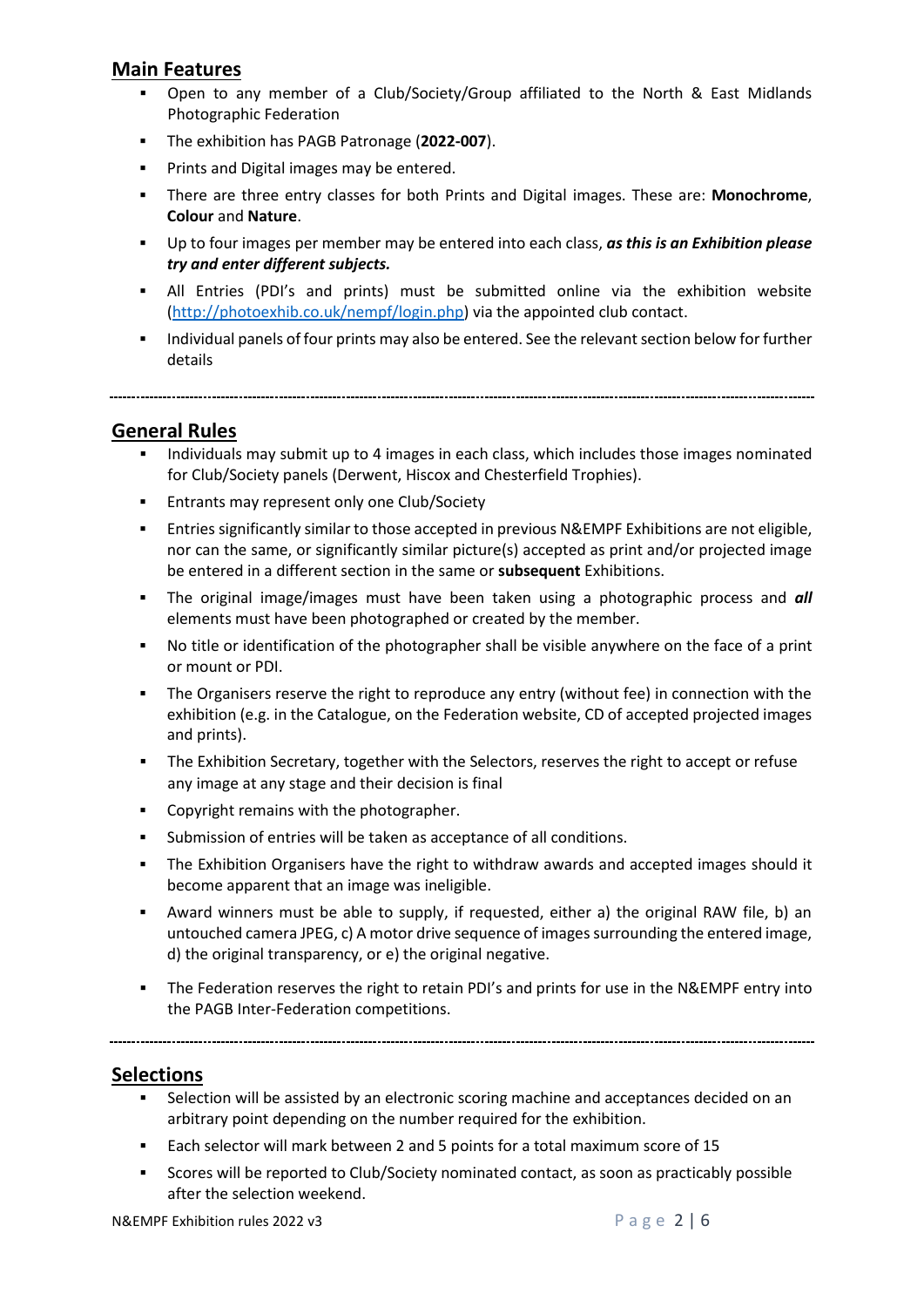### **Entry class conditions**

#### ▪ **Monochrome:**

A black and white image which has been modified by the addition of a single tone to the entire image, is defined as a monochrome image. If modified by the addition of partial toning or by the addition of one colour to any part of the image this is classed as a colour image.

#### ▪ **Colour:**

All images not meeting the criteria for the Monochrome classes are defined as colour.

#### ▪ **Nature**

Nature photography is restricted to the use of the photographic process to depict all branches of natural history, except anthropology and archaeology, in such a fashion that a wellinformed person will be able to identify the subject material and certify its honest presentation.

The story telling value of a photograph must be weighed more than the pictorial quality while maintaining high technical quality.

Scientific bands, scientific tags or radio collars on wild animals are permissible. Photographs of human created hybrid plants, cultivated plants, feral animals, domestic animals, or mounted specimens are ineligible, as is any form of manipulation that alters the truth of the photographic statement.

Processing of the captured image, by cropping, exposure adjustment, colour correction, noise minimisation, dodging/burning, HDR, focus stacking and sharpening, is allowed. Cloning of image defects and minor distractions, including overlapping elements, are permitted when these do not distort the truth of the photographic statement.

Images entered as Nature can have landscape, geologic formations, weather phenomena, and extant organisms as the primary subject matter. This includes images taken with the subjects in controlled conditions, such as zoos, game farms, botanical gardens, aquariums and any enclosure where the subjects are totally dependent on man for food.

Access to biological subjects may be restricted. By entering, Photographers warrant that they have followed relevant codes of practices and hold any necessary licences.

#### **Guidance**

Artistic Nature, meaning photographs which started as Nature but which have been creatively modified to show a purely pictorial image, do not meet the Nature definition. They may be entered in "Open" categories.

It is not feasible to investigate adherence to the Nature definition when receiving multiple entries at an Event. Entrants should therefore expect the Organiser to consider that if an image looks like a Nature image, then it will be treated as a Nature image, even if the entrant suggests excessive manipulation. Entrants should plan their entries accordingly.

In the Nature Category, the Judges will assume that any Image presented to them does meet the above definition.

After judging, the Organiser has discretion to review eligibility, including calling for the original file of the image, and this is likely for any awards.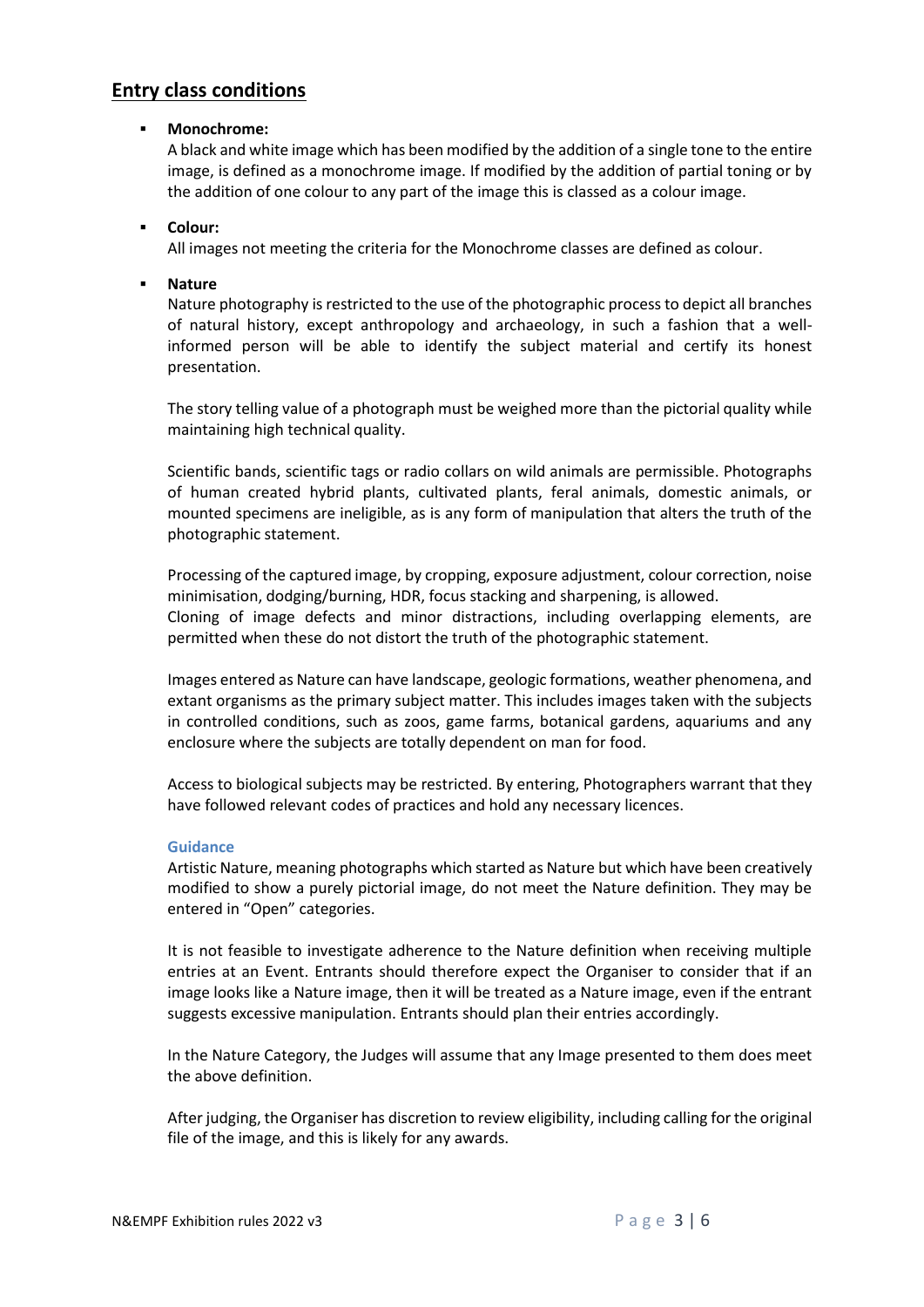### **PDI Image Preparation Guidance**

- The images will be projected using a colour-calibrated high quality digital projector and will project images at **1600 pixels wide** by **1200 pixels high**.
- Images which are smaller than 1600 by 1200 pixels will be displayed as is (i.e. they will not be enlarged) and will be surrounded by black as required to fill the displayable area when presented for selection. Padding out a smaller image by increasing the canvas size to match the displayable area is *unnecessary* and, in fact, discouraged as it makes preparation of images for the slideshow of accepted images very time-consuming.
- Images which are bigger than the displayable area in either one or two dimensions may, at the organisers' discretion, be automatically down-sized to fit the displayable area. However, it is highly recommended that the width and height of the submitted images do not exceed the dimensions shown above. The online submission web site will not allow you to enter an image which is too big.
- Only JPG images will be accepted. An sRGB colour space will be assumed. It is strongly recommended that submitted images should have been converted to the sRGB colour space, otherwise the selectors will probably not see the same colours that you do!
- An Image **may have any title**, within reason, with the proviso that the file must end with '.jpg'. The title entered in the on-line system will be the title reproduced in catalogues, etc. Please do *NOT* number entries 1,2,3,4 etc. unless it is part of the title.
- Image titles may be read out to the Selectors and will appear in the catalogue and on the results web pages. Please check your spelling! The Exhibition Organisers reserves the right to change spelling and capitalisation at their discretion.

### **Entering Prints**

- Digital versions of your prints must be uploaded in exactly the same way as images for digital image classes are uploaded. Your **print**, rather than the uploaded version will be judged, but the uploaded version enables us to manage prints in an effective way, and will be used for display in exhibition material, e.g. catalogue, website and producing a CD of accepted images. For this reason, the digital version must resemble the print.
- For "film" workers the digital image can be a photo of the print taken on any digital device e.g. a mobile phone. For "digital" workers it should be the digital version of the submitted print.
- The digital versions of prints must be prepared to the same standards and criteria as for digital image entries.
- All prints must be mounted on *40 x 50cm* boards with a thickness of up to 4mm. All other sizes will be rejected.
- On the reverse of the print, the following should be *clearly* marked:
	- **Title of Print**
	- Name of Author
	- Name of Club/Society or Photographic Group
	- Age on the closing date (if under 25 years old)
- Please ensure that *no* velcro pads, peeling tape or sticky substance are present on the back of the mount as these could damage other prints. It is in your interest to firmly secure your print to the mount to avoid it being damaged. Please note that masking tape will not achieve this as it invariably detaches itself over time.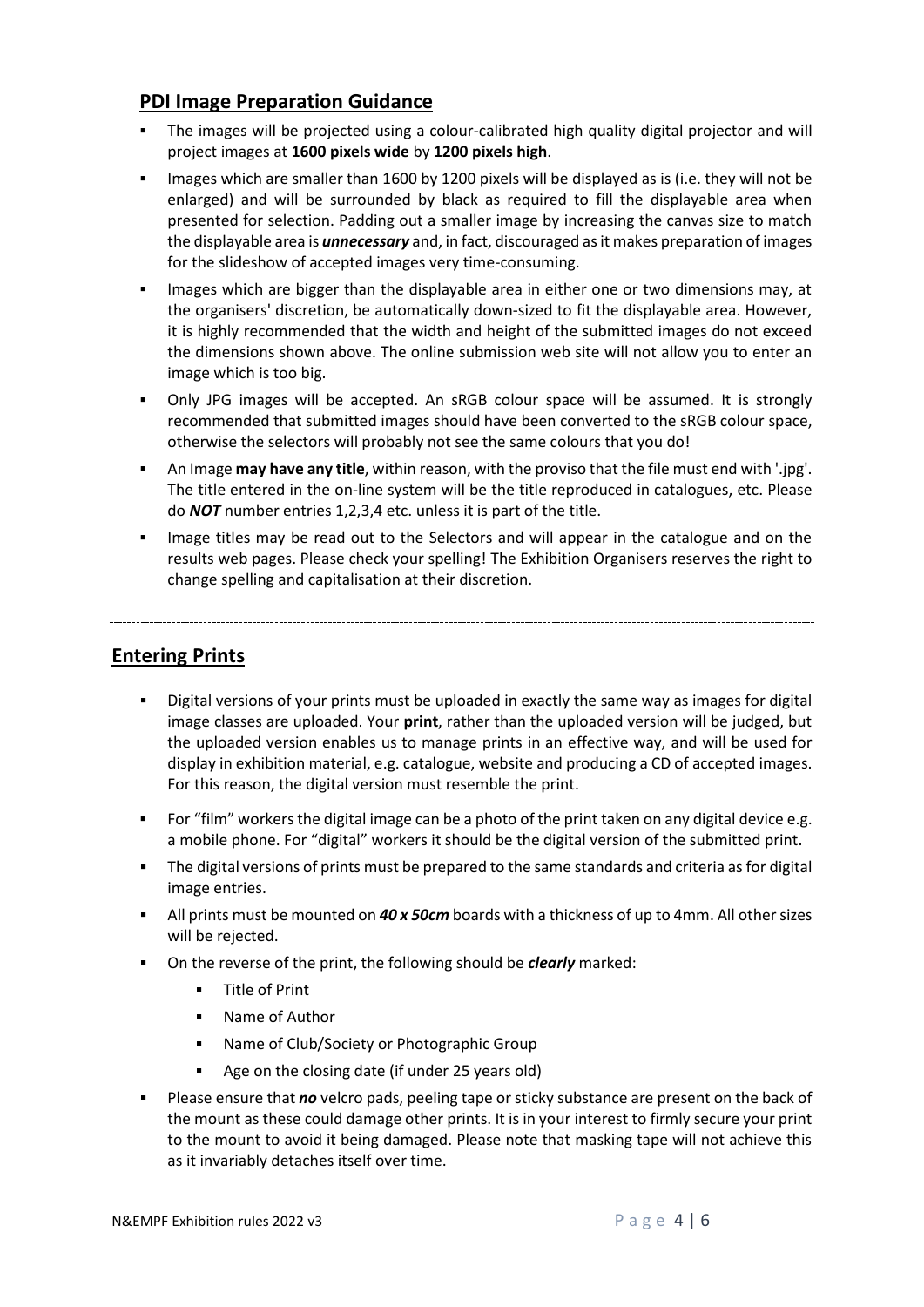Clubs should ensure that all prints are submitted to the Exhibition using NOMAD print boxes, not plastic bags or print folio folders. Ideally, prints should be sorted into monochrome, colour, nature and individual print panels.

#### **Individual Print Panels**

- Authors may additionally submit one panel of 4 prints
- The letter 'P' should be placed next to the title on the reverse of the print
- Prints used in the panel cannot be used as individual entries
- If the panel is to be displayed in a specific order then detail this clearly on the rear of the print
- A panel will be judged on its merits as a complete panel
- Only award winning panels will be exhibited
- Panels will NOT be considered for an individual print award and are not to be nominated for Club/Society awards.
- Prints from non-award winning individual panels can be entered in future exhibitions as individual entries. Rejected panels from previous exhibitions can be resubmitted.
- The online entry system has a separate section for entering individual print panels (BIPP).

### **Submitting Entries**

- **ONLY** the designated Club Contact can enter images through the online entry system, entry details are provided separately.
- Please note that each image file to be uploaded must be no larger than 3 Mb.
- Please note that the Submission Software permits Club Contacts to amend their entries. If amended, the entry **MUST BE REFINALISED**, otherwise the submission is not made. Please check and double-check!

### **Entry Fees and Payment**

- **■** Individual entries: £1.25 per image (including the Individual Panel of four Prints). Therefore, an individual entering all 6 sections plus an Individual Print Panel will pay £35.
- Please pay to your Club who will then send either a *single* cheque made payable to **N&EMPF** or the Club Contact can pay by Bank Transfer. Payment details are on the Club Entry form.
- Club Contacts **must** complete the Club Entry Form and send, together with the single Club cheque, directly to the Exhibition Secretary:

David Gibbins; Exhibition Secretary; 18, Gunnersbury Way, Nuthall, Nottingham, NG16 1QD

**E** All communication, correspondence will be through the Club Contact and Exhibition Secretary

### **Disclaimer**

- Whilst every effort of care will be taken, the Federation will not accept any liability for loss, damage or theft.
- Some entries may be accepted and not displayed due to space restrictions. The Exhibition Secretary will make the final decision on what is displayed. All accepted entries will be included on the Accepted print CD and the Club Contact will be notified, in advance of the Exhibition opening, which prints have not been displayed.